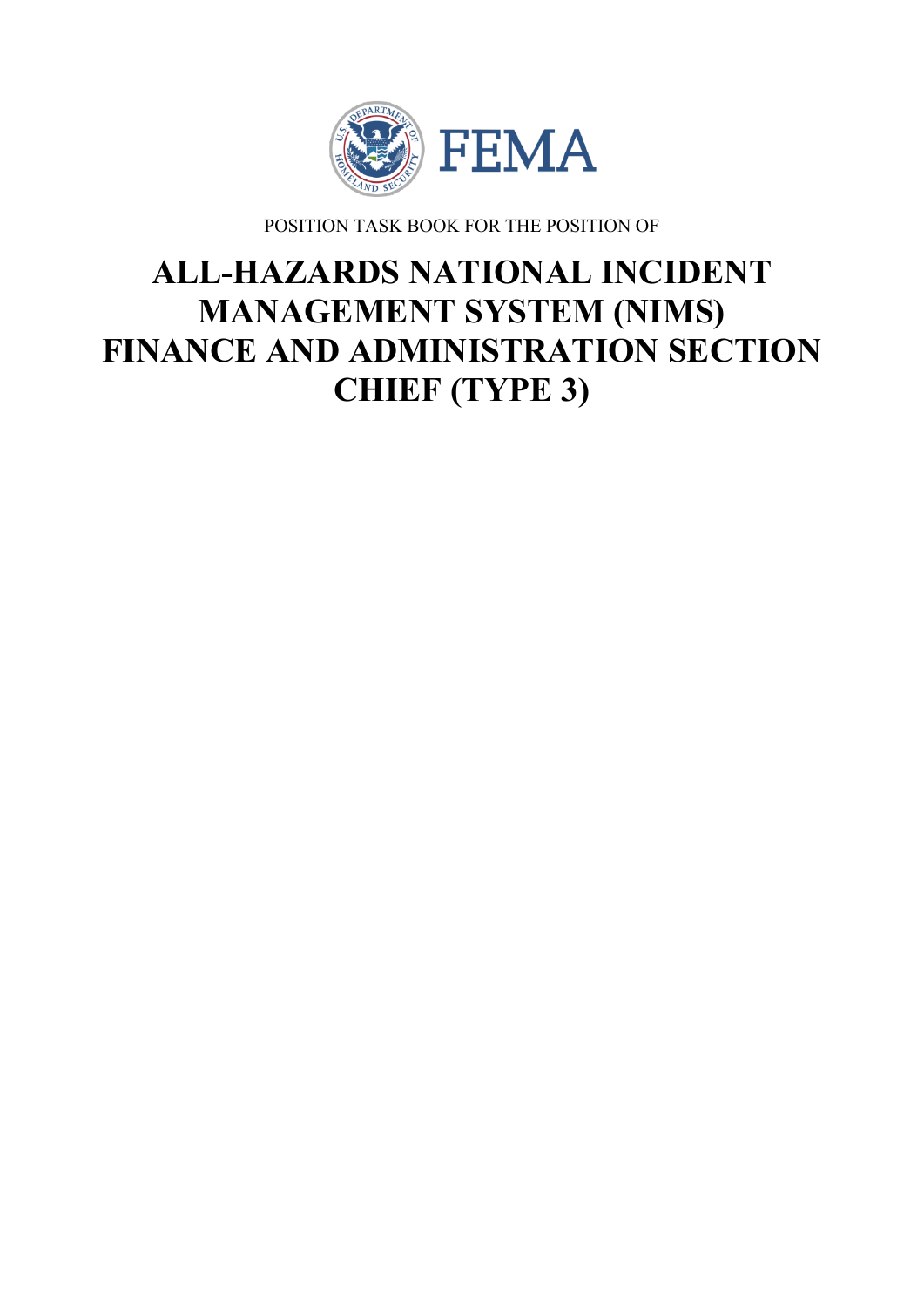# **FINANCE AND ADMINISTRATION SECTION CHIEF (TYPE 3)**

# *1. Competency:* **Assume position responsibilities**

*Description:* Successfully assume the role of Finance/Administration Section Chief and initiate position activities at the appropriate time according to the following behaviors.

### *1a. Behavior:* **Obtain information relevant to position assignment**

| <b>TASK</b>                                                                                                                                                                                                                                                                                                                                                                                                                                                                                                                                                      | <b>CODE</b> | <b>EVALUATION</b><br><b>RECORD#</b> | <b>EVALUATOR</b><br><b>INITIALS AND</b><br><b>DATE</b> |
|------------------------------------------------------------------------------------------------------------------------------------------------------------------------------------------------------------------------------------------------------------------------------------------------------------------------------------------------------------------------------------------------------------------------------------------------------------------------------------------------------------------------------------------------------------------|-------------|-------------------------------------|--------------------------------------------------------|
| 1. Obtain and review necessary documentation:<br>• Copy of Delegation of Authority, Letter of Expectation,<br>Letter of Agreement or Memorandum of Understanding<br>(MOU)<br>• Applicable plans and reports<br>• Directories: phone, notification<br>• Written incident status summary<br>• Authorizations: cell phones, rental vehicles, computers                                                                                                                                                                                                              | E, F, I     |                                     |                                                        |
| 2. Receive briefing from Incident Commander (IC) or<br>outgoing Finance/Administration Section Chief:<br>• Meetings and briefings schedule<br>• Situational assessment<br>• Incident objectives<br>$\bullet$ Strategy<br>• Hazards to incident personnel and public<br>• Agencies/jurisdictions involved<br>• Organizational structure<br>• Resources summary<br>• Logistical needs<br>• Ordering procedures<br>• Incident priorities and status: life safety, incident<br>stabilization, property and environment<br>• Timing scheduling<br>• Expected products | E, F, I     |                                     |                                                        |

#### *1b. Behavior:* **Establish or determine organizational structure, resource and staffing needs**

| <b>TASK</b>                                                                                                                                                                                                                                                                                                                                                          | <b>CODE</b> | <b>EVALUATION</b><br><b>RECORD#</b> | <b>EVALUATOR</b><br><b>INITIALS AND</b><br><b>DATE</b> |
|----------------------------------------------------------------------------------------------------------------------------------------------------------------------------------------------------------------------------------------------------------------------------------------------------------------------------------------------------------------------|-------------|-------------------------------------|--------------------------------------------------------|
| 3. Evaluate staffing needs required to manage the section:<br>• Ensure consistency with National Incident Management<br>System (NIMS) organizational structure<br>• Identify training opportunities<br>• Ensure use of established procedures for ordering<br>resources<br>• Request appropriate technical specialists to assist with<br>special incident conditions | E, F, I     |                                     |                                                        |
| 4. Utilize section personnel:<br>• Establish appropriate organization and assign roles and<br>responsibilities, while maintaining span of control                                                                                                                                                                                                                    | E, F, I     |                                     |                                                        |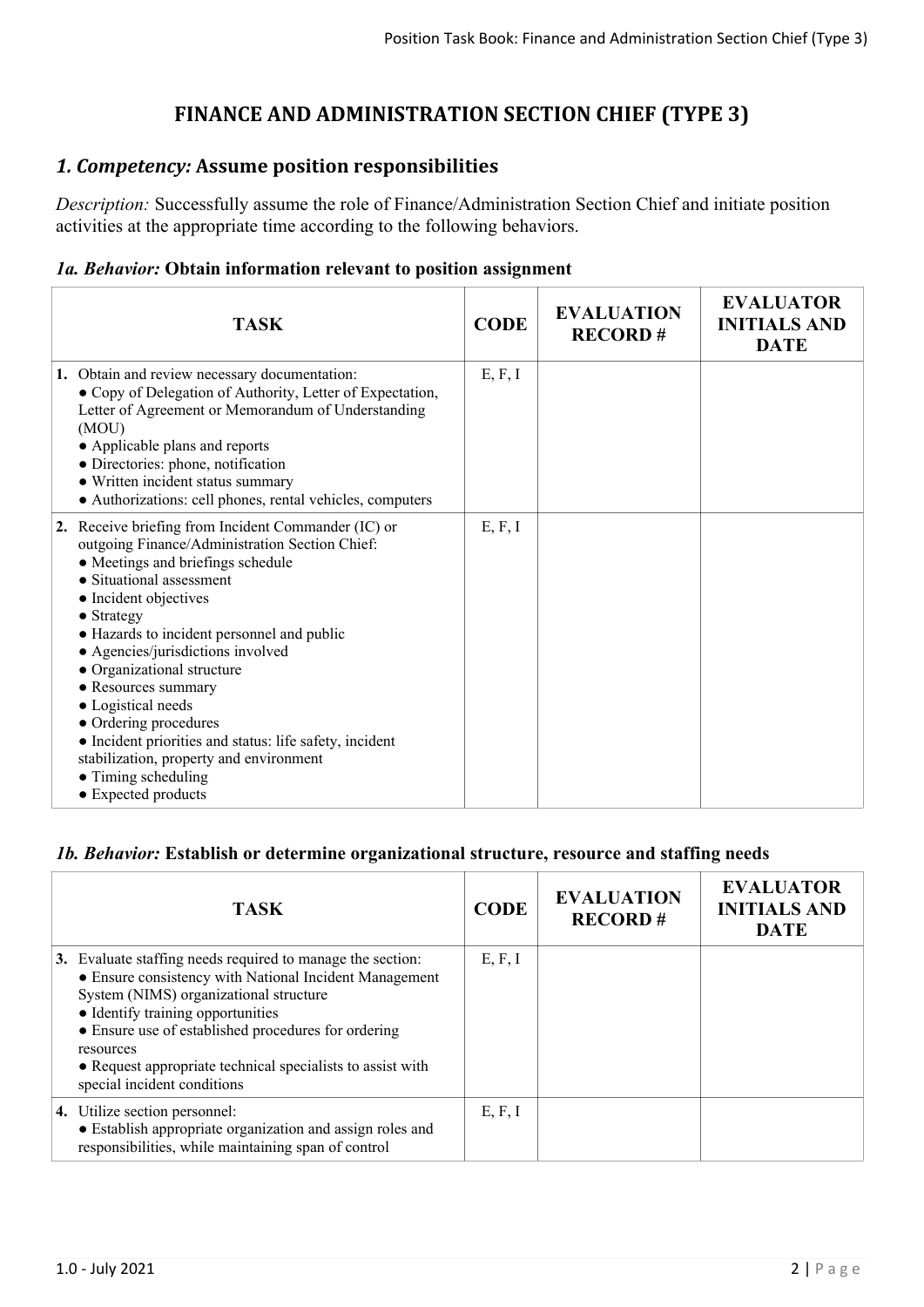| 5. Work closely with Operations Section personnel to<br>identify kind, type and number of resources required to<br>achieve section objectives:<br>• Consider incident type and complexity, kinds and types of<br>resources, resource availability and health and safety factors<br>• Consider long-range and contingency plans and identify<br>potential future resources | E, F, I |  |  |
|---------------------------------------------------------------------------------------------------------------------------------------------------------------------------------------------------------------------------------------------------------------------------------------------------------------------------------------------------------------------------|---------|--|--|
|---------------------------------------------------------------------------------------------------------------------------------------------------------------------------------------------------------------------------------------------------------------------------------------------------------------------------------------------------------------------------|---------|--|--|

## *1c. Behavior:* **Ensure readiness for assignment**

| <b>TASK</b>                                                                                                                                                                                                                                                                                                                                                                                                                                                                                                                                                                                                                | <b>CODE</b> | <b>EVALUATION</b><br><b>RECORD#</b> | <b>EVALUATOR</b><br><b>INITIALS AND</b><br><b>DATE</b> |
|----------------------------------------------------------------------------------------------------------------------------------------------------------------------------------------------------------------------------------------------------------------------------------------------------------------------------------------------------------------------------------------------------------------------------------------------------------------------------------------------------------------------------------------------------------------------------------------------------------------------------|-------------|-------------------------------------|--------------------------------------------------------|
| 6. Arrive properly equipped at designated time and location<br>and check in according to agency/organization<br>guidelines<br>• Arrive with go-kit and any additional equipment<br>• Carry out check-in procedures and ensure assigned<br>personnel do the same                                                                                                                                                                                                                                                                                                                                                            | E, F, I     |                                     |                                                        |
| 7. Obtain complete incident and logistical information:<br>• Incident name, number, anticipated duration, size, type,<br>responsibilities and expectations<br>• Reporting time and location<br>• Transportation arrangements and travel routes<br>• Contact procedures during travel (telephone/radio)<br>• Expected working conditions<br>· Personal Protective Equipment (PPE)<br>• Security measures<br>• Updated contact information and information links                                                                                                                                                             | E, F, I     |                                     |                                                        |
| 8. Obtain, assemble and prepare information and materials<br>for go-kit. The kit should contain critical items for the<br>assignment and be easily transportable:<br>• Supplies:<br>$\circ$ Office supplies appropriate to the function<br>○ Authority Having Jurisdiction (AHJ) identification<br>badge and qualification card<br>• Reference materials:<br>○ Functional guidelines relative to incident type (agency<br>guidance or other functional guidelines)<br>○ AHJ operations guides or other operational guides<br>○ Position manuals<br>$\bullet$ Forms:<br>○ Agency-specific forms appropriate to the function | E, F, I     |                                     |                                                        |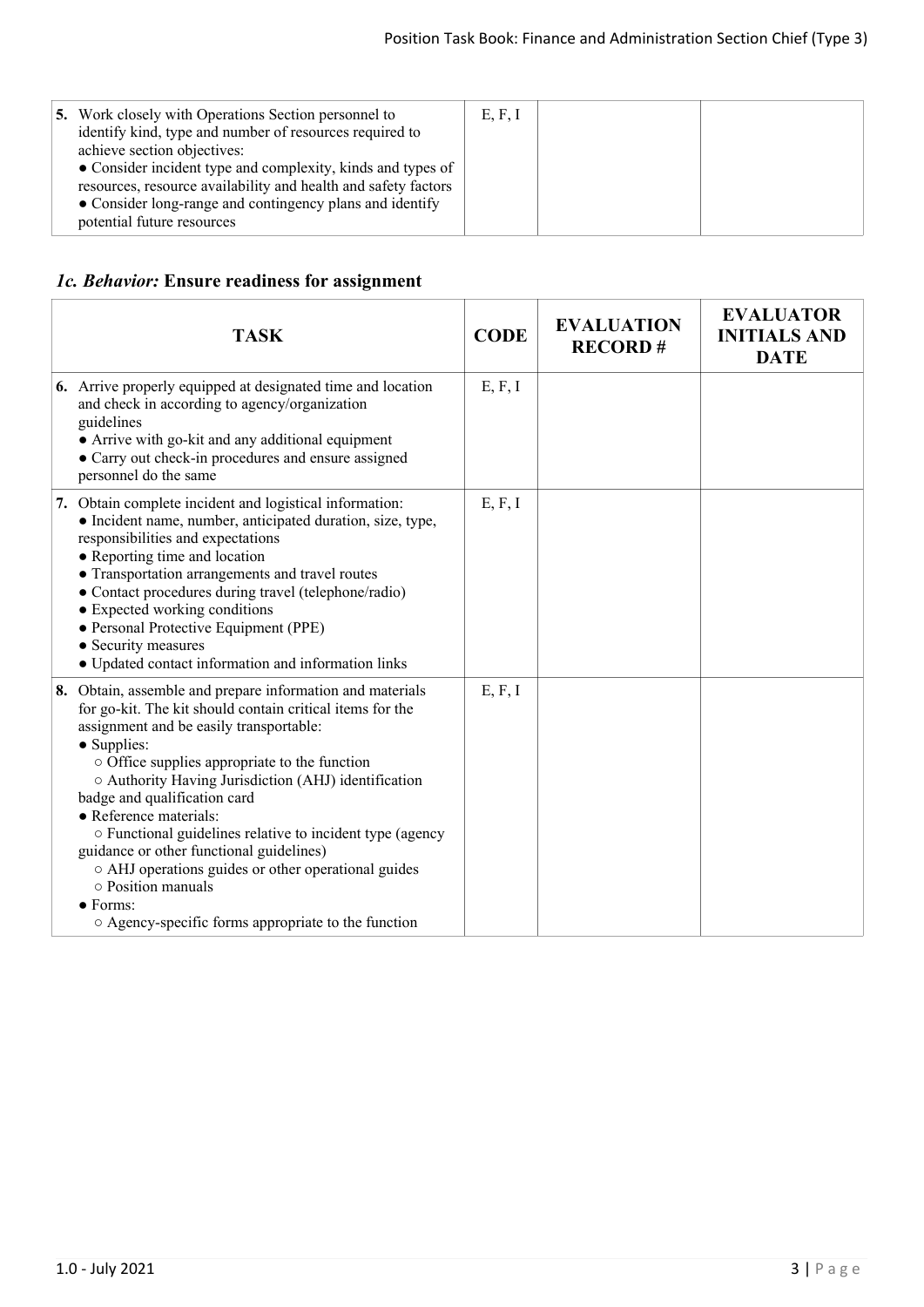# *2. Competency:* **Communicate effectively**

*Description:* Use suitable communication techniques to share relevant information with appropriate personnel on a timely basis to accomplish objectives in a potentially rapidly changing environment

|  |  |  |  |  | 2a. Behavior: Ensure the exchange of relevant information during briefings |  |  |
|--|--|--|--|--|----------------------------------------------------------------------------|--|--|
|--|--|--|--|--|----------------------------------------------------------------------------|--|--|

| <b>TASK</b>                                                                                                                                                                                                                                                                                                                                                 | <b>CODE</b> | <b>EVALUATION</b><br><b>RECORD#</b> | <b>EVALUATOR</b><br><b>INITIALS AND</b><br><b>DATE</b> |
|-------------------------------------------------------------------------------------------------------------------------------------------------------------------------------------------------------------------------------------------------------------------------------------------------------------------------------------------------------------|-------------|-------------------------------------|--------------------------------------------------------|
| <b>9.</b> Communicate options, considerations and<br>recommendations during briefings, including pertinent<br>financial information that may affect the team's<br>management of the incident:<br>$\bullet$ Cost constraints<br>• Cost-sharing agreements<br>• Land-use agreements<br>• Cost-benefit comparison matrices<br>• Cost estimates and projections | E, F, I     |                                     |                                                        |
| 10. Lead staff briefings and debriefings.                                                                                                                                                                                                                                                                                                                   | E, F, I     |                                     |                                                        |
| 11. Prepare for and participate in briefings<br>• Ensure briefings are accurate, timely and include<br>appropriate personnel<br>• Brief external support organizations<br>• Share and evaluate information                                                                                                                                                  | E, F, I     |                                     |                                                        |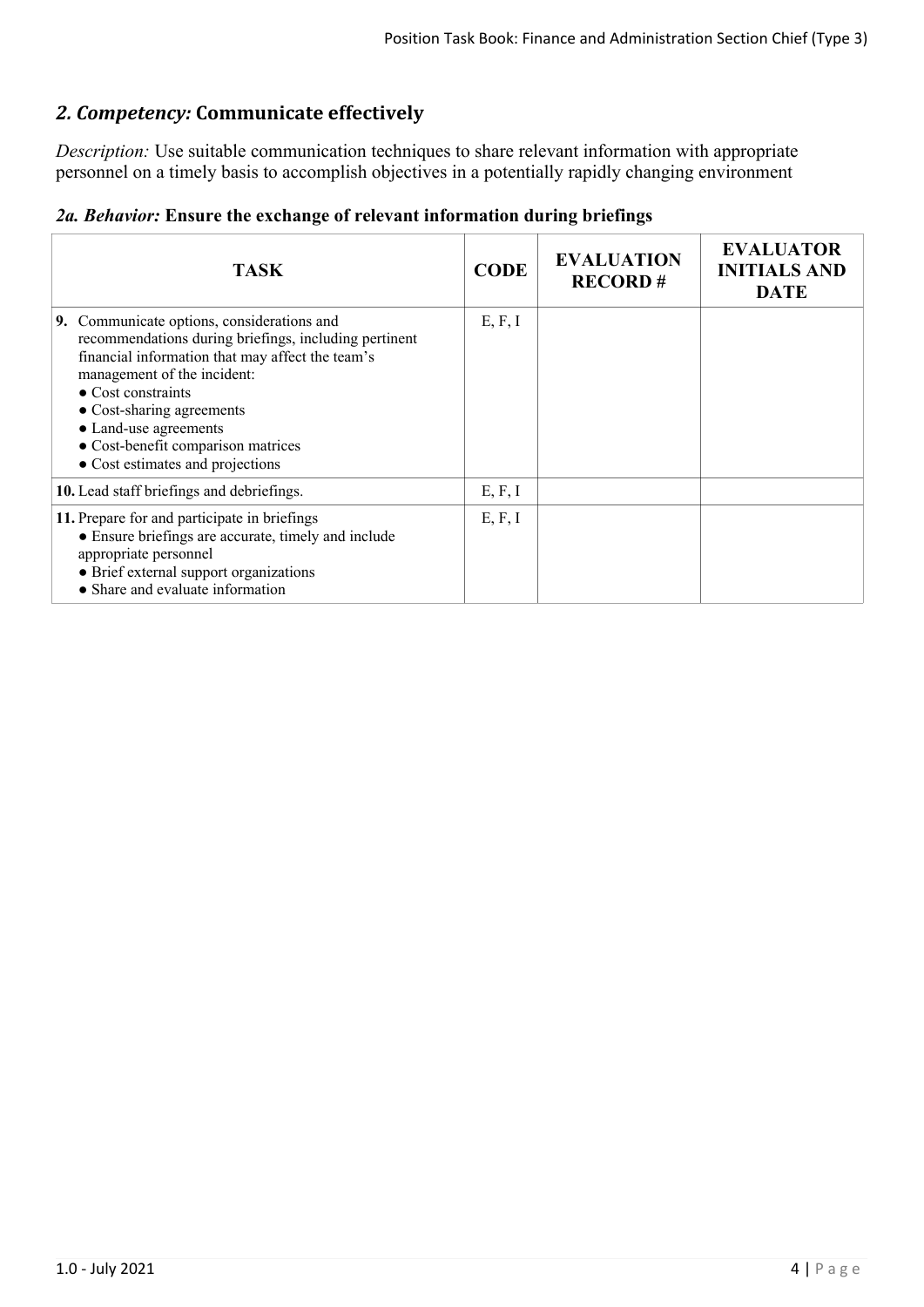# *3. Competency:* **Lead assigned personnel**

*Description:* Influence, lead, and direct assigned personnel to accomplish objectives and desired outcomes in a potentially rapidly changing environment.

#### *3a. Behavior:* **Model leadership values and principles**

| <b>TASK</b>                                                                                                                                                                                                                                                                                           | <b>CODE</b>         | <b>EVALUATION</b><br><b>RECORD#</b> | <b>EVALUATOR</b><br><b>INITIALS AND</b><br><b>DATE</b> |
|-------------------------------------------------------------------------------------------------------------------------------------------------------------------------------------------------------------------------------------------------------------------------------------------------------|---------------------|-------------------------------------|--------------------------------------------------------|
| 12. Create a positive work environment:<br>• Communicate leader's intent and guidance<br>• Manage section and its activities effectively<br>• Proactively assume responsibility for the section and<br>initiate action                                                                                | E, F, I             |                                     |                                                        |
| 13. Establish and maintain positive interpersonal and<br>interagency working relationships:<br>· Understand scope, roles, responsibilities, jurisdiction and<br>authority of responding agencies                                                                                                      | E, F, I             |                                     |                                                        |
| 14. Exhibit principles of duty, respect and integrity as a<br>leader                                                                                                                                                                                                                                  | C, E, F, I,<br>J, T |                                     |                                                        |
| 15. Understand and comply with NIMS/Incident Command<br>System (ICS) concepts and principles:<br>• Establish and modify an effective organization based on<br>changing incident and resource conditions<br>• Maintain appropriate span of control<br>• Act as a representative of incident leadership | E, F, I             |                                     |                                                        |

#### *3b. Behavior:* **Communicate incident priorities and supervise personnel**

| <b>TASK</b>                                                                                                                                                                                                                                                                                                                                                                                          | <b>CODE</b> | <b>EVALUATION</b><br><b>RECORD#</b> | <b>EVALUATOR</b><br><b>INITIALS AND</b><br><b>DATE</b> |
|------------------------------------------------------------------------------------------------------------------------------------------------------------------------------------------------------------------------------------------------------------------------------------------------------------------------------------------------------------------------------------------------------|-------------|-------------------------------------|--------------------------------------------------------|
| 16. Communicate with assigned personnel:<br>• Communicate priorities, objectives, strategies and any<br>changes<br>• Inform personnel of their assigned tasks and expectations<br>• Clearly explain conflict resolution procedures and ensure<br>that personnel understand<br>• Ensure that assigned objectives and expectations for the<br>operational period are reasonable and accurate           | E, F, I     |                                     |                                                        |
| 17. Ensure debriefings occur and participate as necessary:<br>• Ensure incident situation status information is current and<br>complete                                                                                                                                                                                                                                                              | E, F, I     |                                     |                                                        |
| 18. Ensure that staff follows all applicable<br>agency/jurisdiction policies, contracts, standard operating<br>procedures and agreements:<br>· Federal, state, local, tribal, territorial and regional<br>relationships, as appropriate<br>• Roles and responsibilities of potential responder agencies<br>• Scope, jurisdiction and authority of potential responder<br>agencies' contingency plans | E, F, I     |                                     |                                                        |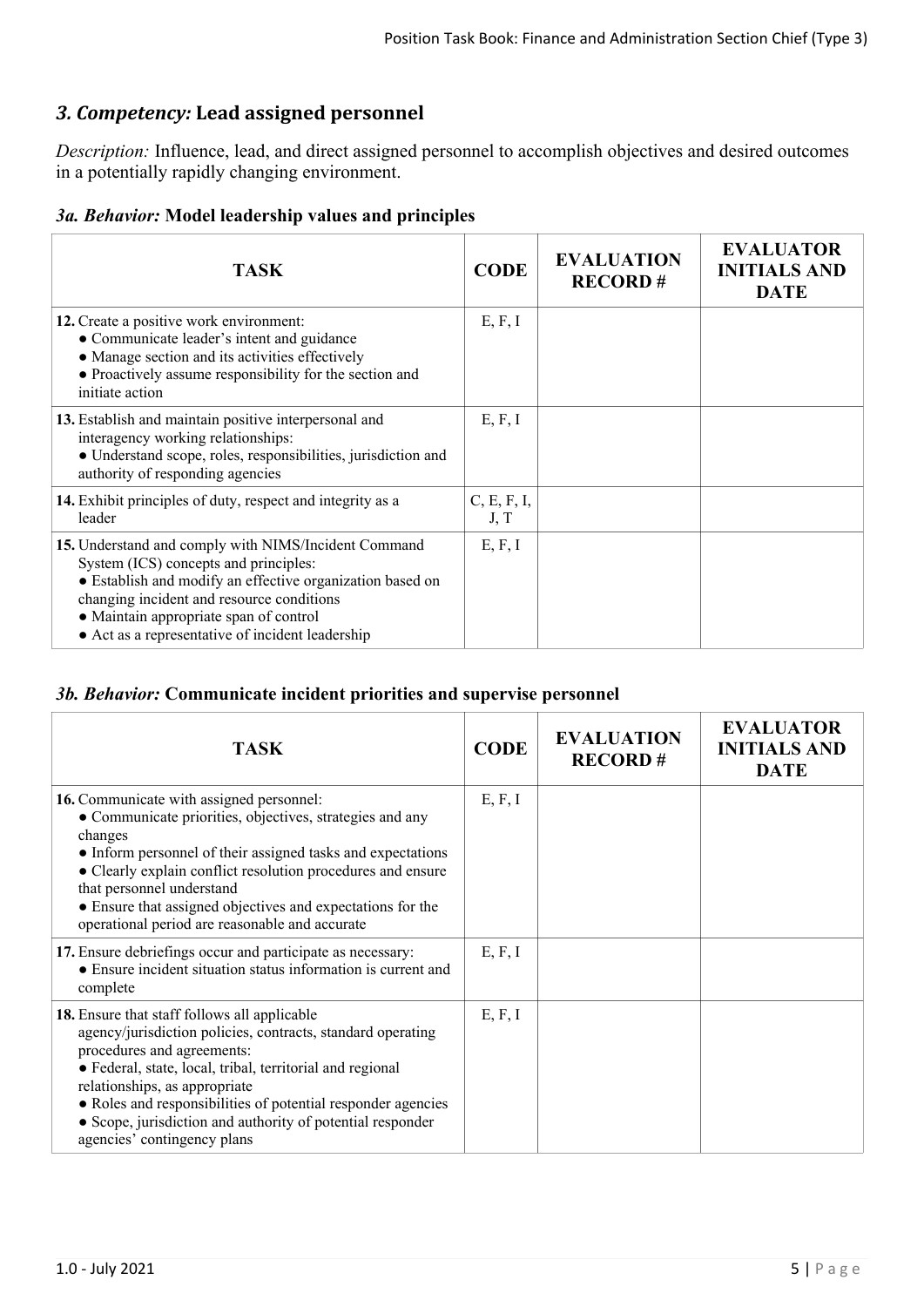| 19. Supervise and hold personnel accountable for executing<br>assigned tasks:<br>• Identify and promptly resolve disagreements, issues and<br>misunderstandings<br>• Prioritize work while considering immediate support for<br>incident operations | E, F, I |  |
|-----------------------------------------------------------------------------------------------------------------------------------------------------------------------------------------------------------------------------------------------------|---------|--|
|                                                                                                                                                                                                                                                     |         |  |

#### *3c. Behavior:* **Ensure the health, safety, welfare and accountability of assigned personnel**

| <b>TASK</b>                                                                                                                                                                                                                                                                                                                                                                                                                                                                                                                                                                                                                                                                                                                                                 | <b>CODE</b> | <b>EVALUATION</b><br><b>RECORD#</b> | <b>EVALUATOR</b><br><b>INITIALS AND</b><br><b>DATE</b> |
|-------------------------------------------------------------------------------------------------------------------------------------------------------------------------------------------------------------------------------------------------------------------------------------------------------------------------------------------------------------------------------------------------------------------------------------------------------------------------------------------------------------------------------------------------------------------------------------------------------------------------------------------------------------------------------------------------------------------------------------------------------------|-------------|-------------------------------------|--------------------------------------------------------|
| 20. Demonstrate knowledge of and comply with relevant<br>health and safety requirements:<br>• Direct and oversee section operations to ensure compliance<br>with health and safety considerations and guidelines<br>• Coordinate with the Safety Officer to ensure that assigned<br>personnel follow safety guidelines                                                                                                                                                                                                                                                                                                                                                                                                                                      | E, F, I     |                                     |                                                        |
| 21. Evaluate mental and physical fatigue of assigned<br>personnel<br>• Ensure adequate rest is provided to section personnel                                                                                                                                                                                                                                                                                                                                                                                                                                                                                                                                                                                                                                | E, F, I     |                                     |                                                        |
| 22. Recognize potentially hazardous situations, inform<br>assigned personnel of hazards and take precautions to<br>mitigate risk:<br>• Adjust operations in response to hazards, weather and<br>other relevant events                                                                                                                                                                                                                                                                                                                                                                                                                                                                                                                                       | E, F, I     |                                     |                                                        |
| 23. Report or explain the procedures for reporting<br>unexpected occurrences, such as fire, death, injury,<br>illness, exposure to pathogens or hazardous materials<br>(HAZMAT), accident, political contact or property loss<br>or damage:<br>• Ensure report contains nature of event, location,<br>magnitude, personnel involved and initial action taken (such<br>as helicopter picking up injured or an appropriate subsequent<br>action)<br>• Ensure the protection of Personally Identifiable<br>Information (PII) while reporting<br>• Obtain information from the following sources regarding<br>special hazards, threats or unexpected occurrences:<br>subordinates, personal observation, other incident personnel<br>and off-incident personnel | E, F, I     |                                     |                                                        |

#### *3d. Behavior:* **Identify opportunities and meet requirements to provide equal access and reasonable accommodation in all activities**

| <b>TASK</b>                                                                                                                          | <b>CODE</b> | <b>EVALUATION</b><br><b>RECORD#</b> | <b>EVALUATOR</b><br><b>INITIALS AND</b><br><b>DATE</b> |
|--------------------------------------------------------------------------------------------------------------------------------------|-------------|-------------------------------------|--------------------------------------------------------|
| 24. Demonstrate the ability to assess and monitor for<br>physical access, programmatic access and effective<br>communications access | E, F, I, J  |                                     |                                                        |
| 25. Demonstrate the ability to identify opportunities for<br>universal accessibility.                                                | E, F, I, J  |                                     |                                                        |
| 26. Provide equal access, disability accommodations and<br>access and functional needs (AFN) accommodations                          | E, F, I, J  |                                     |                                                        |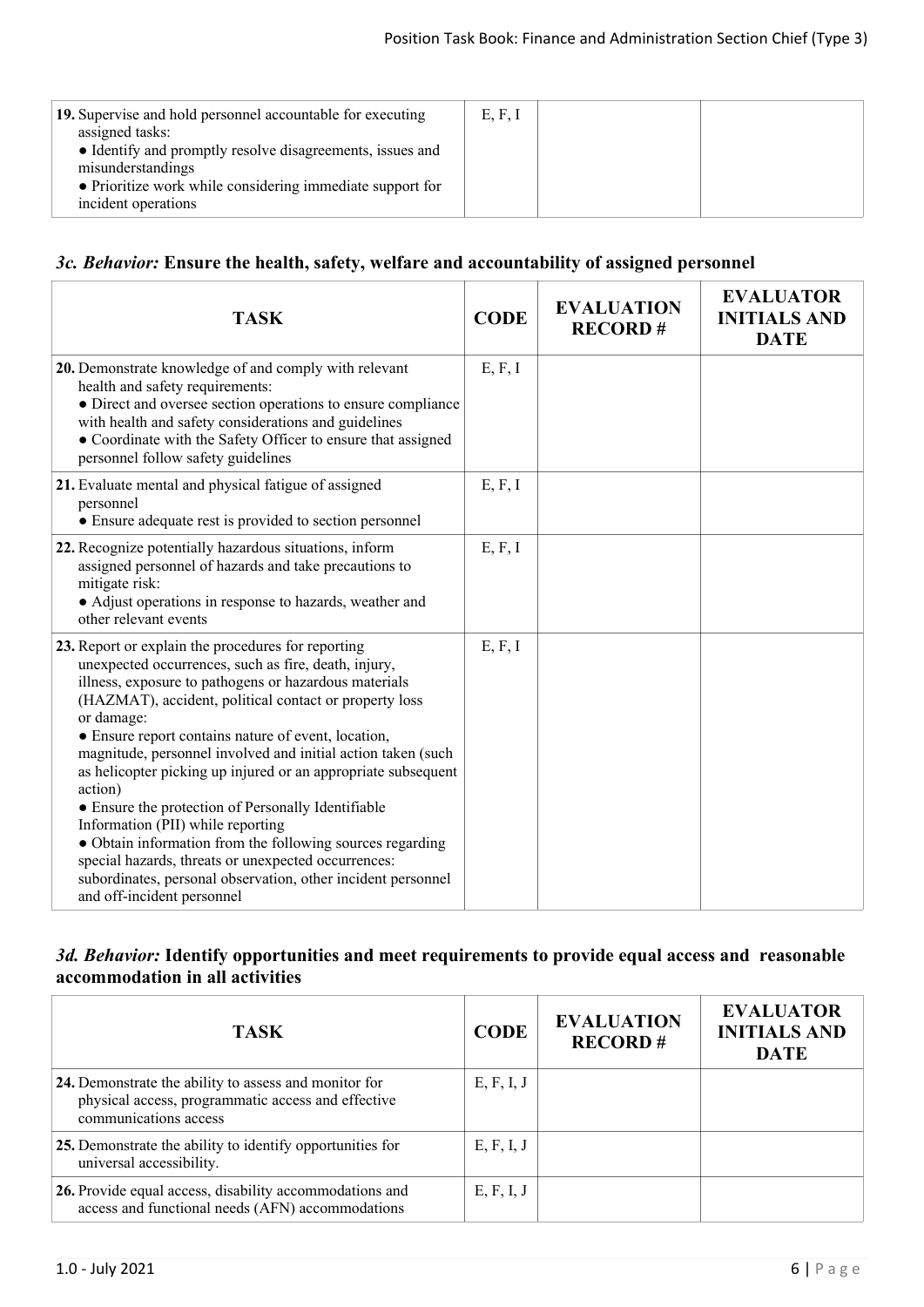# *4. Competency:* **Conduct operations and ensure completion of assigned tasks**

*Description:* Identify, analyze and apply relevant situational information and evaluate actions to complete assignments safely and meet identified objectives. Complete actions within established time frame.

#### *4a. Behavior:* **Set the section priorities**

| <b>TASK</b>                                                                                                                                                                                                                                    | <b>CODE</b> | <b>EVALUATION</b><br><b>RECORD#</b> | <b>EVALUATOR</b><br><b>INITIALS AND</b><br><b>DATE</b> |
|------------------------------------------------------------------------------------------------------------------------------------------------------------------------------------------------------------------------------------------------|-------------|-------------------------------------|--------------------------------------------------------|
| 27. Analyze work assignments and staffing levels to ensure<br>achievement of section objectives.                                                                                                                                               | E, F, I     |                                     |                                                        |
| 28. Attend and participate in strategy meetings as necessary<br>• Assess organizational needs<br>• Identify additional resource needs<br>• Identify critical factors to ensure section success<br>• Prioritize incident and section objectives | E, F, I     |                                     |                                                        |
| 29. Disseminate priorities and expected completion timelines<br>to staff                                                                                                                                                                       | E, F, I     |                                     |                                                        |
| 30. Hold staff accountable for communicated priorities and<br>deadlines.                                                                                                                                                                       | E, F, I     |                                     |                                                        |

#### *4b. Behavior:* **Develop and implement plans**

| <b>TASK</b>                                                                                                                                                                                                                                                                                                                                                                                                           | <b>CODE</b> | <b>EVALUATION</b><br><b>RECORD#</b> | <b>EVALUATOR</b><br><b>INITIALS AND</b><br><b>DATE</b> |
|-----------------------------------------------------------------------------------------------------------------------------------------------------------------------------------------------------------------------------------------------------------------------------------------------------------------------------------------------------------------------------------------------------------------------|-------------|-------------------------------------|--------------------------------------------------------|
| 31. Approve completed plans<br>• Ensure plans are complete, accurate, realistically attainable<br>and relevant to the incident objectives                                                                                                                                                                                                                                                                             | E, F, I     |                                     |                                                        |
| 32. Participate in the planning process:<br>• Prepare for and participate in planning meetings<br>• Assist in the development of plans, as necessary:<br>$\circ$ Long-range<br>$\circ$ Strategic<br>$\circ$ Contingency<br>o Demobilization<br>○ Continuity of Operations Plan (COOP)                                                                                                                                 | E, F, I     |                                     |                                                        |
| 33. Review, validate and modify plans:<br>• Analyze alternate strategies and explain decisions<br>• Validate or revise section objectives<br>• Review information covering health and safety principles,<br>known hazards and importance of all periods<br>• Validate section organizational structure<br>• Validate section resource assignments<br>• Review reserve resources<br>• Evaluate immediate support needs | E, F, I     |                                     |                                                        |

#### *4c. Behavior:* **Coordinate with all appropriate personnel and stakeholders**

| <b>TASK</b> | <b>CODE</b> | <b>EVALUATION</b><br><b>RECORD#</b> | <b>EVALUATOR</b><br><b>INITIALS AND</b><br><b>DATE</b> |
|-------------|-------------|-------------------------------------|--------------------------------------------------------|
|             |             |                                     |                                                        |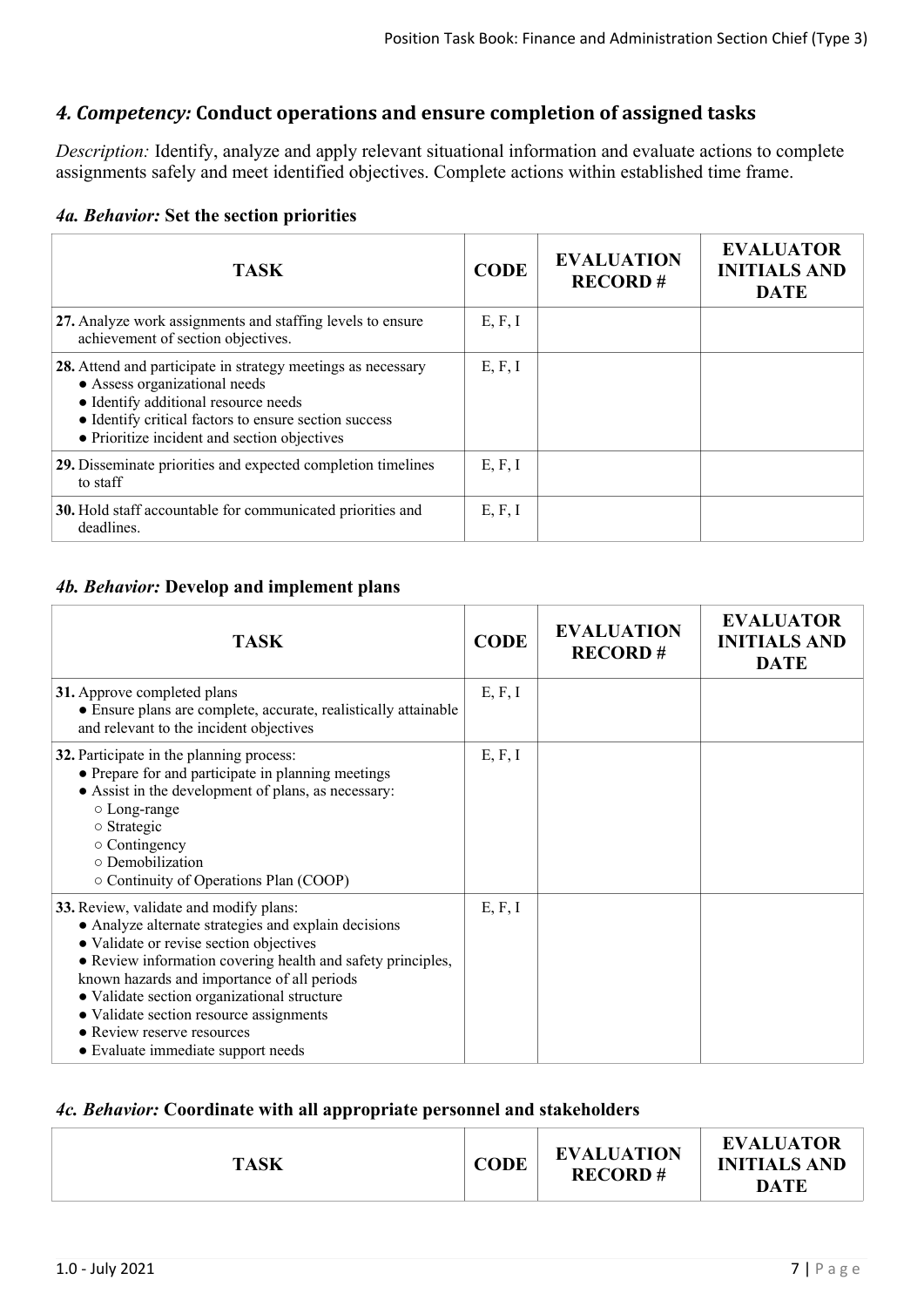| 34. Establish effective relationships and coordinate with<br>incident personnel:<br>• IMT personnel<br>• Other supporting personnel                                                     | E, F, I |  |
|-----------------------------------------------------------------------------------------------------------------------------------------------------------------------------------------|---------|--|
| 35. Establish effective relationships with stakeholders and<br>partners in the impacted jurisdiction(s).                                                                                | E, F, I |  |
| 36. Foster working relationships between Logistics Section<br>and Finance/Administration Section.                                                                                       | E, F, I |  |
| 37. Provide financial summary information on current<br>incident operations to host agency representative,<br>Command and General Staff and emergency operations<br>center (EOC) staff. | E, F, I |  |

#### *4d. Behavior:* **Apply agency policy, contracts and agreements**

| <b>TASK</b>                                                                                                                                                                                                                                              | <b>CODE</b> | <b>EVALUATION</b><br><b>RECORD#</b> | <b>EVALUATOR</b><br><b>INITIALS AND</b><br><b>DATE</b> |
|----------------------------------------------------------------------------------------------------------------------------------------------------------------------------------------------------------------------------------------------------------|-------------|-------------------------------------|--------------------------------------------------------|
| 38. Complete all work according to organization/agency<br>direction, policy and incident objectives:<br>• Ensure that personnel complete all documentation<br>requirements according to organization/agency direction,<br>policy and incident objectives | E, F, I     |                                     |                                                        |
| 39. Demonstrate knowledge of and apply relevant legal,<br>regulatory and fiscal constraints.                                                                                                                                                             | E, F, I     |                                     |                                                        |

#### *4e. Behavior:* **Make appropriate decisions based on evaluation of gathered information, risks and incident situation and use information to produce outputs and modify approach**

| <b>TASK</b>                                                  | <b>CODE</b> | <b>EVALUATION</b><br><b>RECORD#</b> | <b>EVALUATOR</b><br><b>INITIALS AND</b><br><b>DATE</b> |
|--------------------------------------------------------------|-------------|-------------------------------------|--------------------------------------------------------|
| 40. Evaluate special conditions, existing or predicted, that | E, F, I     |                                     |                                                        |
| require technical expertise, including:<br>$\bullet$ Hazards |             |                                     |                                                        |
| $\bullet$ Reconnaissance                                     |             |                                     |                                                        |
| $\bullet$ Objectives                                         |             |                                     |                                                        |
| • Access/egress                                              |             |                                     |                                                        |
| • Values to be protected                                     |             |                                     |                                                        |
| • Evacuation/sheltering potential                            |             |                                     |                                                        |
| $\bullet$ Communications                                     |             |                                     |                                                        |
| • Organizational structure                                   |             |                                     |                                                        |
| • Tactical coordination                                      |             |                                     |                                                        |
| • Weather and topography                                     |             |                                     |                                                        |
| • Responder fatigue                                          |             |                                     |                                                        |
| • Logistical considerations                                  |             |                                     |                                                        |
| • Jurisdictional responsibilities                            |             |                                     |                                                        |
| • Span of control                                            |             |                                     |                                                        |

## *4f. Behavior:* **Ensure documentation is complete**

| <b>EVALUATOR</b><br><b>EVALUATION</b><br><b>CODE</b><br><b>INITIALS AND</b><br><b>TASK</b><br><b>RECORD#</b><br>DATE |
|----------------------------------------------------------------------------------------------------------------------|
|----------------------------------------------------------------------------------------------------------------------|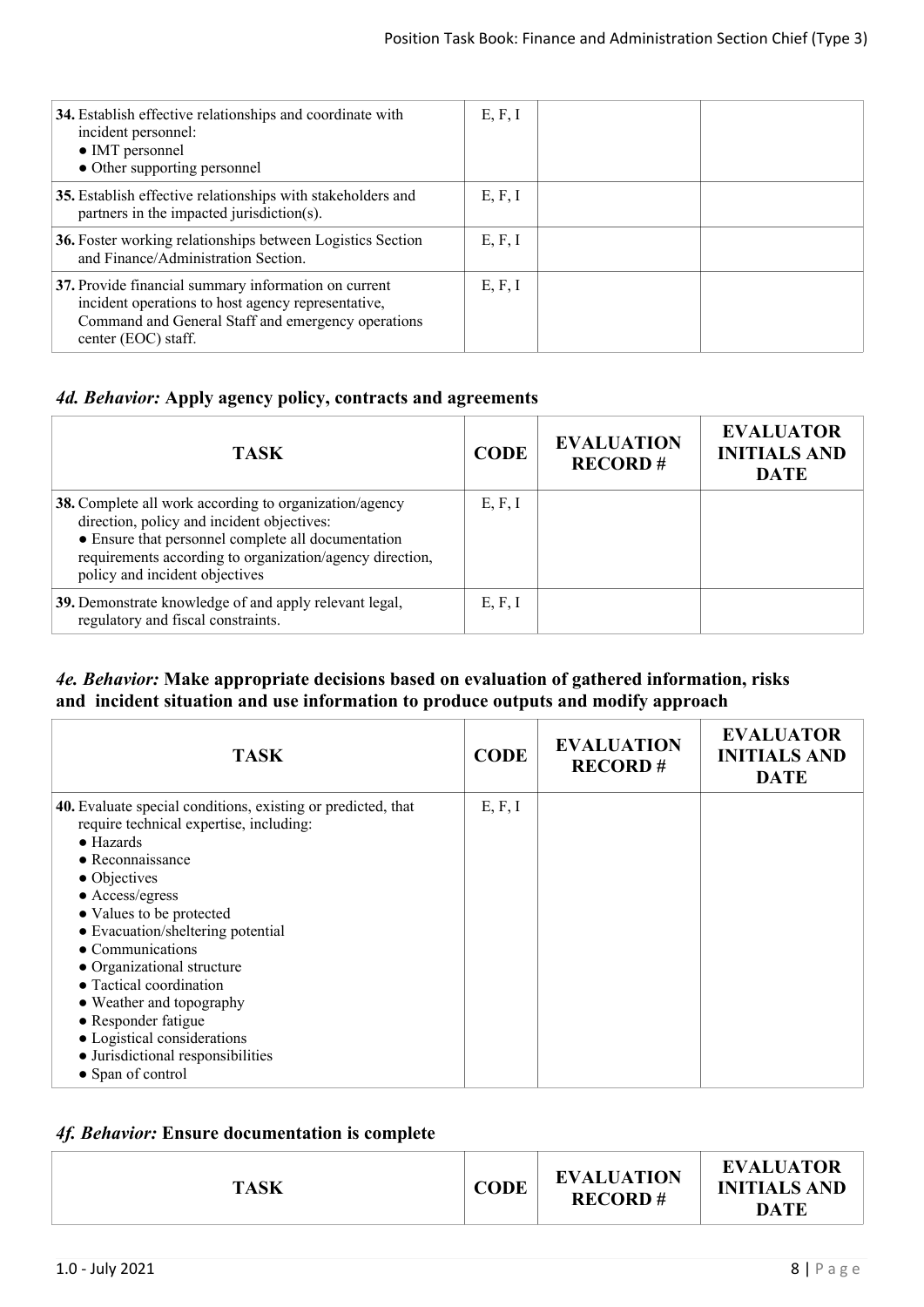| 41. Assemble components of final incident finance packages<br>and transfer documentation to the responsible agency or<br>person:<br>• Pay documents<br>• Injury reports<br>• Procurement documents<br>• Property damage reports<br>• Claim documents                                                                                                                                           | E, F, I |  |
|------------------------------------------------------------------------------------------------------------------------------------------------------------------------------------------------------------------------------------------------------------------------------------------------------------------------------------------------------------------------------------------------|---------|--|
| 42. Ensure that all personnel and equipment time records are<br>complete and that staff submit required documentation to<br>the Time Unit Leader or equipment time recorder at the<br>end of each operational period<br>• Pay documents<br>• Injury reports<br>• Procurement documents<br>• Property damage reports<br>• Claim documents<br>$\bullet$ Sign-in/sign-out sheets<br>• Time sheets | E, F, I |  |
| 43. Ensure the protection of PII                                                                                                                                                                                                                                                                                                                                                               | E, F, I |  |
| 44. Maintain and collect personal records related to incident:<br>• Time sheets<br>• Rental records<br>• Accident forms<br>• Property records<br>• Equipment time records<br>$\bullet$ Receipts                                                                                                                                                                                                | E, F, J |  |
| 45. Maintain and submit incident records for events,<br>personnel, equipment, supplies and other data for<br>incident management needs:<br>• Property loss/damage reports<br>• Agency-required incident reports<br>• Activity log<br>• Changes in strategy and tactics                                                                                                                         | E, F, I |  |
| 46. Receive and transmit current and accurate information:<br>• Claims and potential claims<br>• Injury information<br>• Work/rest guidelines<br>• Compensation issues<br>• Overtime policies and authorizations<br>$\bullet$ Procurement<br>$\bullet$ Costs<br>• Personnel and resource time accounting (burn rates)                                                                          | E, F, I |  |
| 47. Review documents for accuracy, timeliness and<br>appropriate distribution.                                                                                                                                                                                                                                                                                                                 | E, F, I |  |

## *4g. Behavior:* **Establish work assignments and performance expectations, monitor performance and provide feedback**

| <b>EVALUATION</b><br><b>CODE</b><br><b>TASK</b><br><b>RECORD#</b> |
|-------------------------------------------------------------------|
|-------------------------------------------------------------------|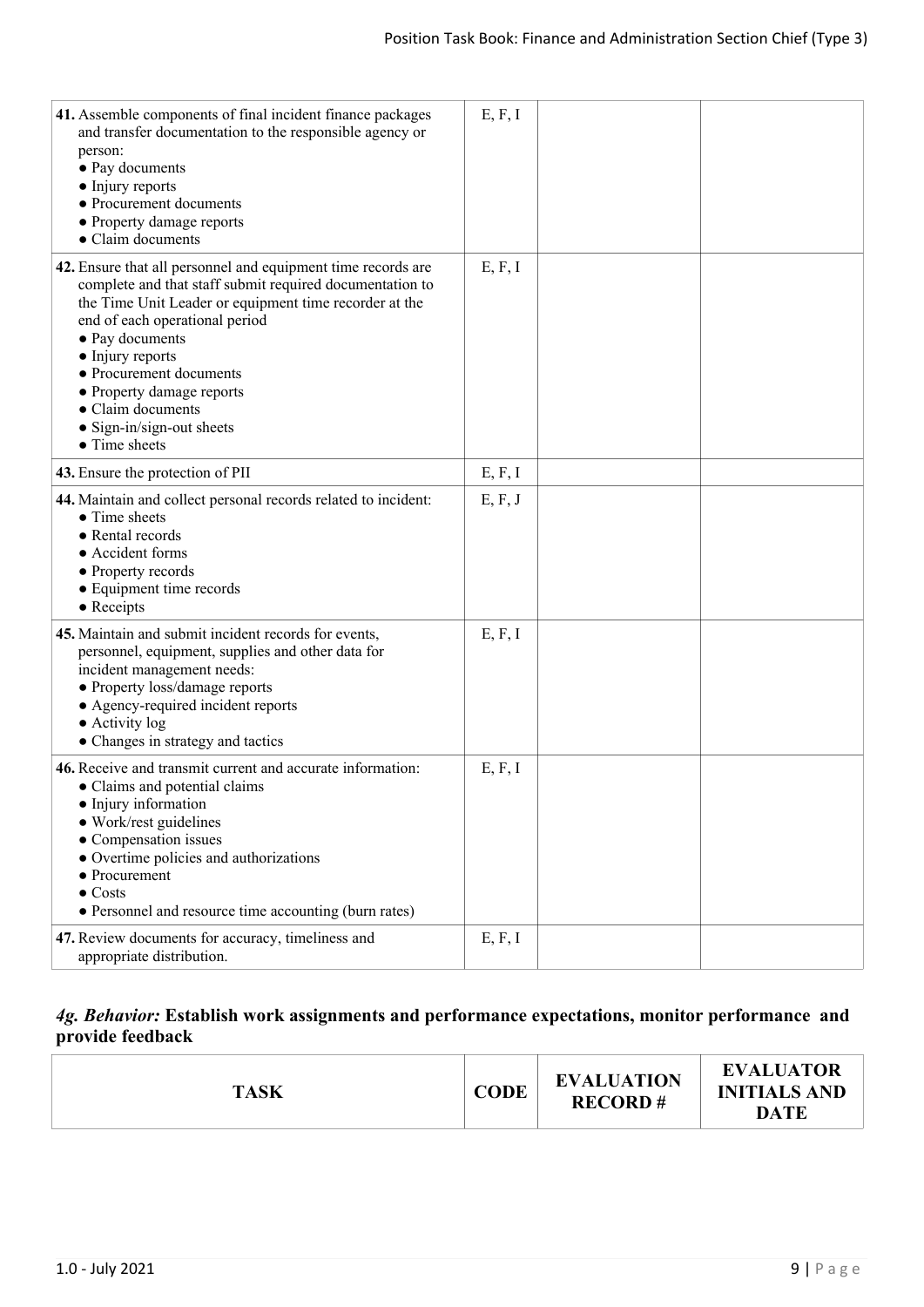| <b>48.</b> Supervise or ensure completion of the duties of a<br>Compensation and Claims Unit Leader:<br>• Determine the need for compensation for injury and claims<br>specialists and order personnel as needed<br>• Review the medical plan<br>• Review and coordinate procedures for handling claims<br>• Brief the claims specialists on incident activity<br>• Ensure that all compensation for injury and claims logs<br>and forms are complete and routed to the appropriate agency<br>for post-incident processing prior to demobilization                                                                                                                                                                                               | E, F, I |  |
|--------------------------------------------------------------------------------------------------------------------------------------------------------------------------------------------------------------------------------------------------------------------------------------------------------------------------------------------------------------------------------------------------------------------------------------------------------------------------------------------------------------------------------------------------------------------------------------------------------------------------------------------------------------------------------------------------------------------------------------------------|---------|--|
| 49. Supervise or ensure completion of the duties of a<br>Procurement Unit Leader:<br>• Obtain the incident procurement plan<br>• Prepare and authorize contracts, building and land-use<br>agreements<br>• Draft Memorandums of Understanding<br>• Establish contracts and agreements with supply vendors<br>• Ensure that a system is in place that meets agency property<br>management requirements<br>• Ensure proper accounting for all new property<br>• Ensure all procurement logs and forms are completed<br>according to policy<br>• Interpret contracts and agreements; resolve disputes within<br>delegated authority<br>• Complete final processing of contracts and claims and<br>send documents for payment                        | E, F, I |  |
| <b>50.</b> Supervise or ensure completion of the duties of a Cost<br>Unit Leader:<br>• Coordinate with agency headquarters on cost reporting<br>procedures<br>• Collect and record all cost data<br>• Develop incident/event cost summaries<br>• Prepare resources cost estimates for the Planning Section<br>• Ensure accurate preparation of all cost documents<br>• Maintain cumulative incident/event cost records                                                                                                                                                                                                                                                                                                                           | E, F, I |  |
| 51. Supervise or ensure completion of the duties of a Time<br>Unit Leader<br>• Determine incident requirements for time recording<br>function<br>• Ensure that daily personnel time recording and equipment<br>time recording documents are prepared and in compliance<br>with agency policy<br>• Maintain separate logs for overtime hours<br>• Maintain records security<br>• Ensure that all records are current and complete prior to<br>demobilization<br>• Obtain the demobilization plan and ensure that all<br>equipment and personnel time recorders are adequately<br>briefed on the demobilization plan<br>• Release time reports from assisting agency personnel to<br>the respective agency representatives prior to demobilization | E, F, I |  |

## *4h. Behavior:* **Oversee and support the actions of Finance/Administration Section units**

| <b>TASK</b>                                        | <b>CODE</b> | <b>EVALUATION</b><br><b>RECORD#</b> | <b>EVALUATOR</b><br><b>INITIALS AND</b><br><b>DATE</b> |
|----------------------------------------------------|-------------|-------------------------------------|--------------------------------------------------------|
| <b>52.</b> Demonstrate finance system proficiency. | E, F, I     |                                     |                                                        |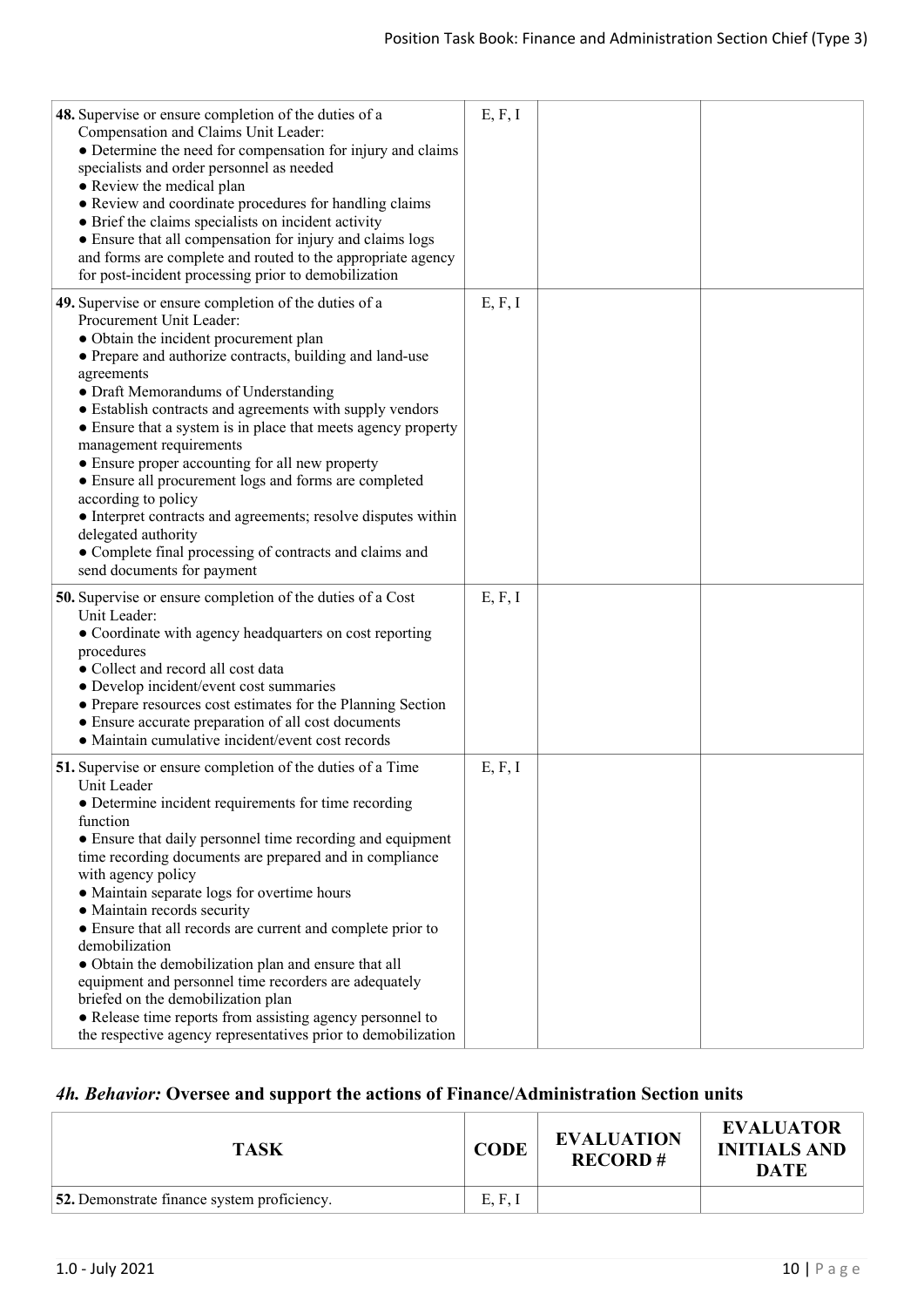| 53. Describe and follow relevant accounting rules and<br>procurement protocols                                                                                                                                  | E, F, I |  |
|-----------------------------------------------------------------------------------------------------------------------------------------------------------------------------------------------------------------|---------|--|
| 54. Ensure that a process is in place for checking and<br>reporting injuries and claims.                                                                                                                        | E, F, I |  |
| 55. Ensure that staff obtain and record all cost data.                                                                                                                                                          | E, F, I |  |
| <b>56.</b> Evaluate and share pertinent information that may affect<br>incident support staff:<br>• Potential and existing problems, especially in areas of<br>injury compensation, pay, claims and procurement | E, F, I |  |
| 57. Review and analyze finance data personally to ensure<br>that spending is within limits and meets contractual<br>obligations.                                                                                | E, F, I |  |
| <b>58.</b> Review contracts, MOUs and cooperative agreements to<br>ascertain their impact and application.                                                                                                      | E, F, I |  |
| <b>59.</b> Track and monitor time and cost data submitted to the<br>Time Unit Leader and the Logistics Section                                                                                                  | E, F, I |  |